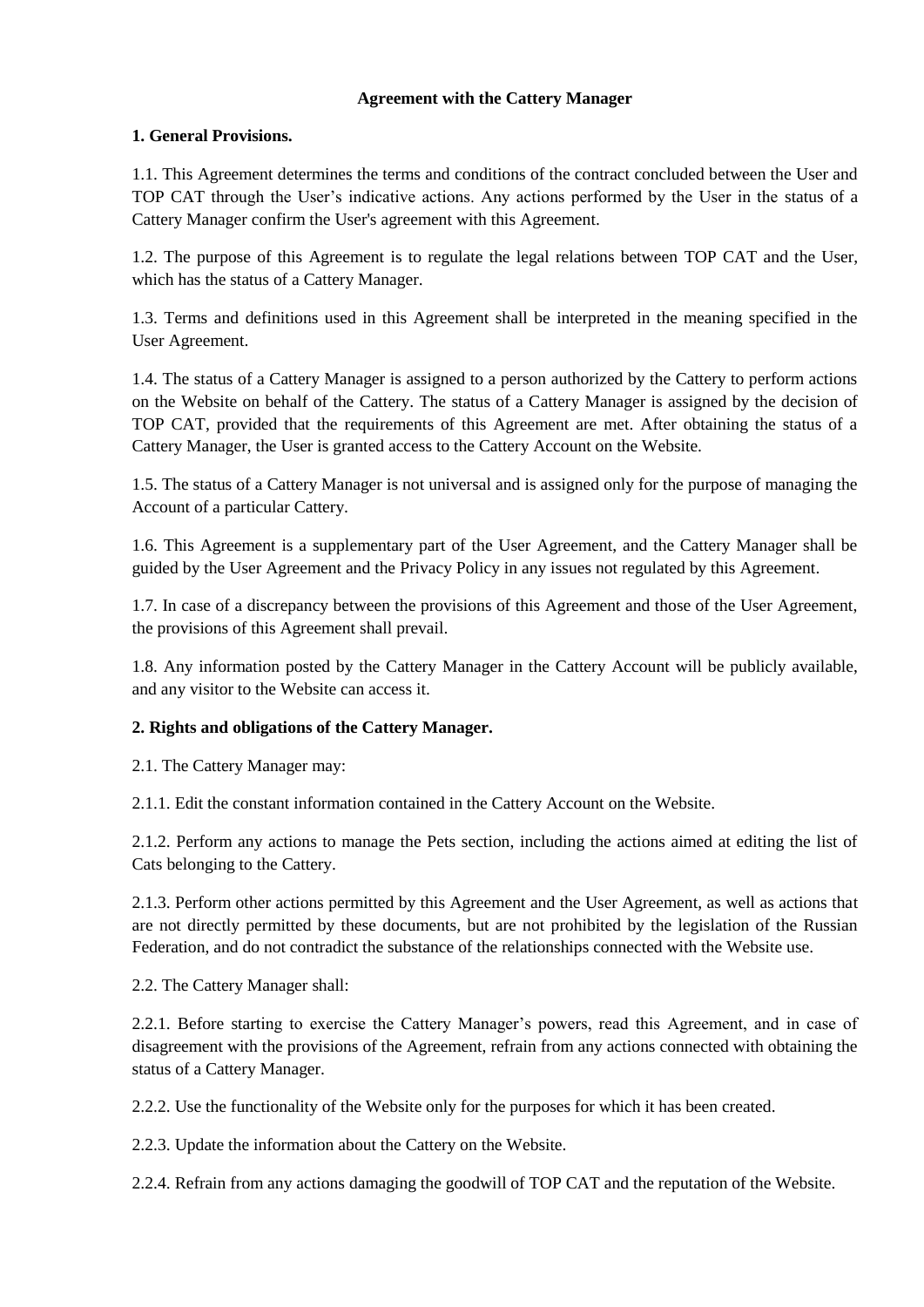2.2.5. Not use personal Information of other Users in any way, except for those actions that are expressly permitted by this Agreement. In particular, the Cattery Manager may not collect, publish, or otherwise distribute personal information of other Users, to which the Cattery Manager has access. Any actions that violate the provisions of this paragraph shall be treated as a violation of the Agreement and a violation of the legislation of the Russian Federation.

2.3. The Cattery Manager may not:

2.3.1. Transfer the login and password to third parties, or otherwise provide access to the Cattery Manager's account to third parties. Any actions performed using the Cattery Manager's login and password will be recognized as performed by the Cattery Manager (unless the Cattery Manager proves that such actions have been performed by another person, and access to the login and password has been obtained not due to the Cattery Manager's fault). In case of an unauthorized access to the Cattery Manager's login and password, the Cattery Manager shall immediately notify TOP CAT about this in the manner specified in paragraph 2.9. of the Privacy Policy.

2.3.2. Post any materials in the Cattery Account, if such materials are prohibited by the User Agreement or the legislations of the Russian Federation.

2.3.3. Use the Rating data in any way, except for the methods expressly permitted by this Agreement and the User Agreement, without a prior written consent to such use obtained from TOP CAT.

2.4. Placing any Content in the Cattery Account, the Manager provides TOP CAT with an open nonexclusive royalty-free perpetual worldwide license. Such Content may be used by TOP CAT in any way known now or invented in the future.

# **3. Receipt and termination of the status of a Cattery Manager.**

3.1. The status of a Cattery Manager is obtained voluntary and freely by the User.

3.2. If information about the Cattery is already posted on the Website, the User shall apply to TOP CAT with an application requesting the status of the Cattery Manager. The application shall be sent to the following address: support@top-cat.org. The User shall also confirm that he/she has the authority to act as a Cattery Manager. After confirming the authorities and fulfilling other requirements, TOP CAT has the right to grant the status of a Cattery Manager to the User who has applied for it.

3.3. If there is no information about the Cattery on the Website, the User may register his Cattery on the Website using the section located at: http://www.top-cat.org/catteries/new. If all the mandatory fields are filled in, and TOP CAT approves the application for registration of the Cattery, such a Cattery will be registered on the Website, and the User who has submitted the application will be assigned the status of a Cattery Manager. The User shall provide reliable information when registering the Cattery.

3.4. When registering the Cattery on the Website, the User guarantees that he/she has all the necessary powers and acts legally (has the authority arising from a power of attorney, a decisions of the meeting of the Cattery members, etc.), and also guarantees that his/she actions do not violate rights and legitimate interests of third parties, as well as the legislation of the Russian Federation.

3.5. The status of a Cattery Manager may be terminated by the decision of TOP CAT if TOP CAT receives information that this User does not have the authority to act on behalf of the Cattery or in case of repeated or one-time flagrant violation by the Cattery Manager of the provisions of the Agreement, the User Agreement and the Privacy Policy.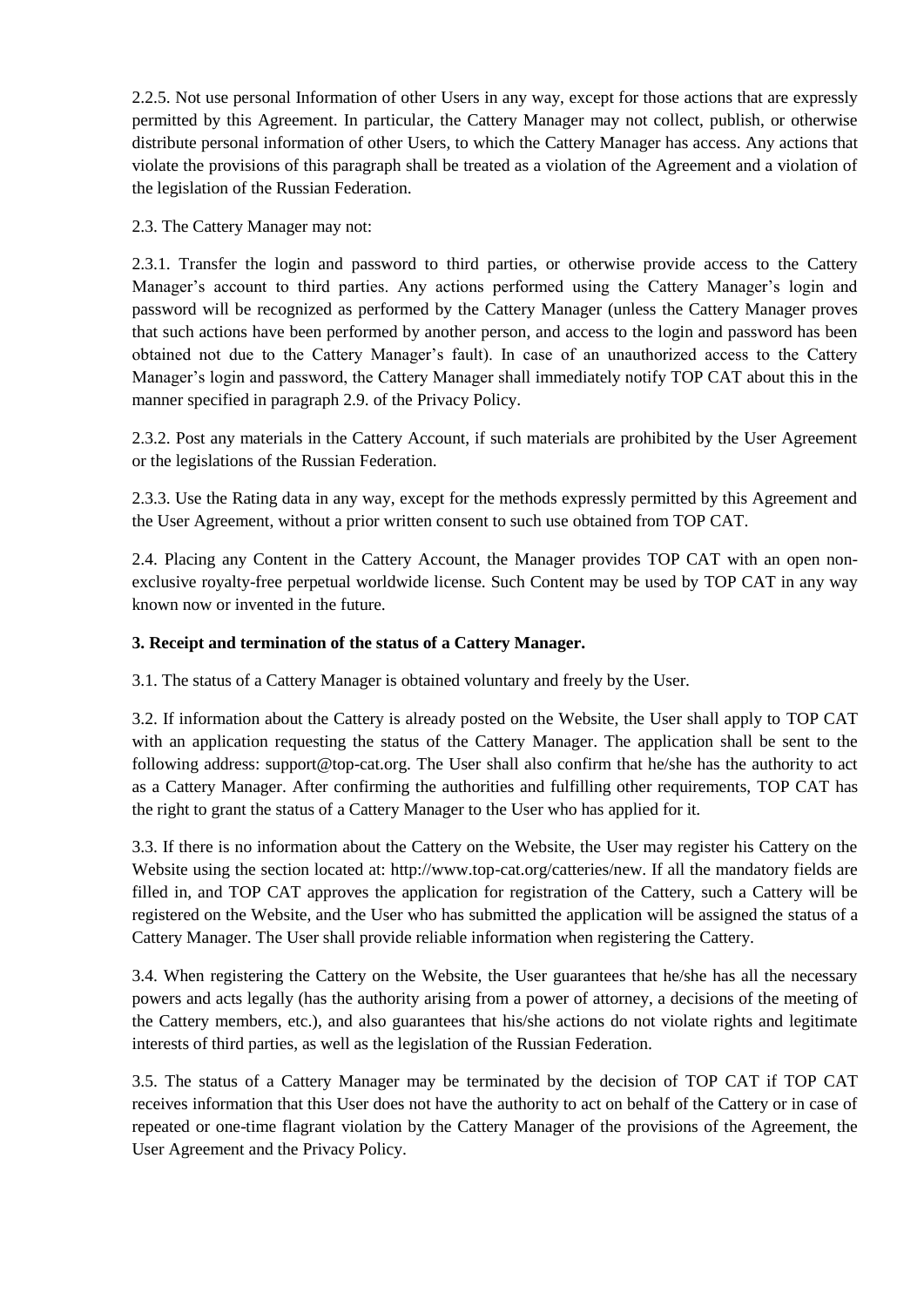3.6. The status of a Cattery Manager may be terminated by the decision of the Cattery Manager; to terminate the status of a Cattery Manager, the User shall contact TOP CAT with an application containing the relevant request. Upon consideration of the received application, TOP CAT will make a decision regarding termination of the powers of the Cattery Manager.

# **4. Responsibility.**

4.1. The Cattery Manager shall be personally responsible for any actions. If the Cattery Manager violates the provisions of this Agreement, TOP CAT may permanently or temporarily restrict the User's access to the Cattery Account, as well as to the User Account.

4.2. For repeated and flagrant violations by the Cattery Manager of this Agreement, by the decision of TOP CAT, the points received by the Cattery since the beginning of the calendar year and up to the date of the violation, which has served as a basis for such a decision, will be zeroed.

4.3. The Cattery Manager shall be personally responsible for all the negative consequences that have arisen in connection with his failure to fulfill the obligations (untimely fulfillment of obligations) assigned to him by this Agreement.

4.4. TOP CAT shall not be responsible for temporary malfunctions in the operation of the managerial part of the Website (for failures in work of the Website as a whole), as well as for a temporary impossibility of the Cattery Manager to manage the Cattery on the Website (including making changes in the information on the Cattery, etc.).

## **5. Final provisions.**

5.1. The functionality and the possibilities to manage the Cattery are provided "as they are". TOP CAT does not guarantee that the specified functionality will fully correspond to the expectations and needs of the Cattery Manager.

5.2. TOP CAT's place of business is the place of conclusion of a contract under the terms and conditions of this Agreement. The relationships between the parties not regulated by this Agreement shall be governed by the legislation of the Russian Federation.

5.3. The parties shall resolve any dispute or disagreement arising out of the relationships between the Cattery Manager and TOP CAT under this Agreement through negotiations. In case of failure to reach an agreement through negotiation, the disputes and disagreements shall be resolved in court at the location of TOP CAT.

5.4. This Agreement shall come into force at the moment of its publication on the Website and shall remain valid for an indefinite period. The contract concluded between the Cattery Manager and TOP CAT under the terms and conditions of this agreement shall be effective since the moment when the Cattery Manager expresses his/her intention to conclude this Agreement and up to the moment when one of the parties decides to terminate such a contract. The contract may be terminated both by terminating the status of a Cattery Manager, and by terminating the Website or the Rating.

5.5. TOP CAT shall have the right to amend this Agreement without any prior or subsequent notice to the Cattery Manager. The new version of the Agreement comes into force at the moment of its posting on the Website, unless otherwise follows from the text of the Agreement. If the Cattery Manager continues to use the Website after introducing changes to the Agreement, he/she thus expresses his/her knowledge and complete agreement with its provisions. In case of disagreement, the Cattery Manager shall immediately stop using the Website. The current version of the Agreement is published on the Website at: [http://www.en.top-cat.org/articles/cattery-breeder-agreement.](http://www.en.top-cat.org/articles/cattery-breeder-agreement)